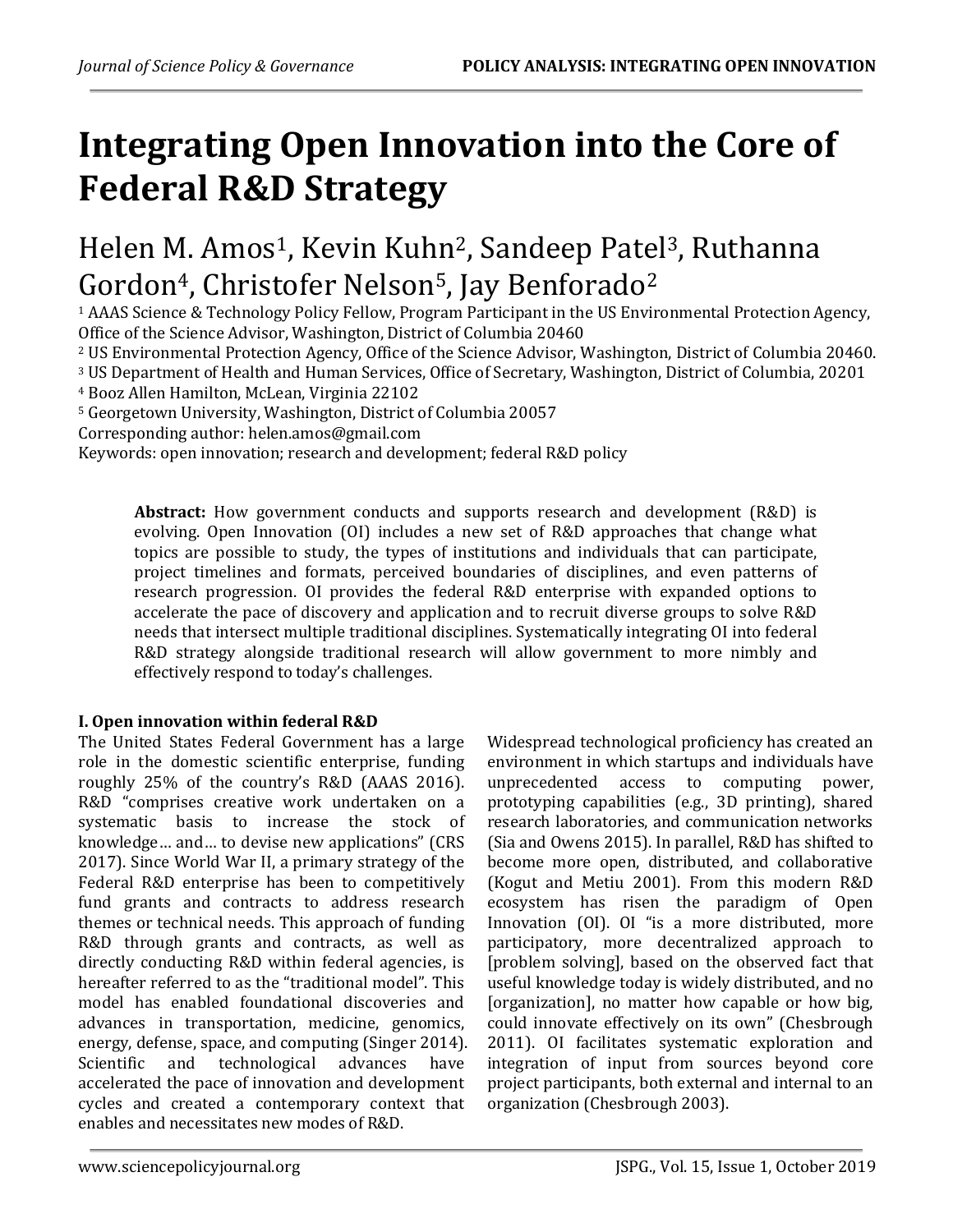In the 2000s, some federal R&D programs expanded to align with this more open innovation ecosystem and began to broadly adopt OI as a means to accelerate research and take on previously intractable problems. With OI came the adoption of new approaches to support fast exploration of ideas, novel connections across disciplines, and increased participation by previously underused and excluded pools of talent. OI by government is in a period of high growth (Gustetic 2017), aided by recent policy (15 USC 3719) and increasingly formalized infrastructure. As a result, federal R&D is evolving in ways that are reshaping science: dramatically shifting the topics studied, types of participants, project formats, and even patterns of research progression. This article explores the use of OI in federal R&D and identifies policy and institutional areas of need to ensure that the federal R&D enterprise can efficiently and effectively take full advantage of OI to solve today's urgent and complex problems.

# II. R&D approaches for the 21st century

Many different OI approaches are used by the Federal Government (GAO 2016). Here we present a representative selection of approaches illustrating how incentive prizes, accelerators, and crowdsourcing and citizen science operate in practice and the kinds of problems these approaches help government solve.

# i. Incentive prizes

Incentive prizes are competitions with monetary or non-monetary incentives designed around well-defined problems with undefined solutions and/or an unknown group of appropriate problem-solvers (OMB 2010). Since 2010, the Federal Government has launched more than 740 prizes (Challenge.gov 2017).

# Example: Transform Tox Testing Challenge

Government has invested heavily in technology to rapidly screen chemicals and predict how they may affect humans. Current techniques cannot screen for the different forms a chemical can turn into after being ingested. The National Institute of Environmental Health Sciences, National Institutes of Health, and Environmental Protection Agency (EPA) launched the Transform Tox Testing Challenge to stimulate the market to fill this critical gap in chemical screening technologies. Tox Test attracted commercially viable ideas, including companies that specifically moved into the technology space to compete. Leading solutions were awarded cash prizes to spur development. Using an incentive prize allowed the government to spark rapid development of new technologies alongside traditional grants and internal research programs (NAS 2017).

# ii. Accelerators

Accelerators are a mechanism to identify "winning" ideas more quickly and help them come to fruition (SBA 2014). Accelerators achieve this by selectively investing in R&D and aligning support and resources to expedite R&D from prototype to market-ready in a brief span of time.

# Example: Ebola Grand Challenge

During the 2014 Ebola outbreak, many public health workers were exposed to the virus due to inadequate personal protective equipment (PPE) (WHO 2015). The US Agency for International Development and Centers for Disease Control and Prevention led the Fighting Ebola Grand Challenge for Development to accelerate innovation and quickly identify solutions for health care worker needs. Selected from a pool of over 1,500 submissions, winning ideas addressed a range of gaps in our near-term and long-term global response capacity, including PPE design. A set of newly designed suits were produced through a combination of crowdsourcing, hackathons, and partnerships. In 2015, a winning suit design from Johns Hopkins University was commercialized by DuPont (DuPont 2015).

# iii. Crowdsourcing & Citizen Science

Crowdsourcing and citizen science are approaches in which members of the public contribute to scientific inquiry and discovery (citizenscience.gov). Crowdsourcing and citizen science are increasingly being implemented in government R&D efforts to enhance scientific research, address questions otherwise untenable due to scale, provide hands-on STEM learning and increase STEM literacy, and increase civic engagement to address societal needs (Holdren 2015).

Example: Crowdsourcing apps for natural disasters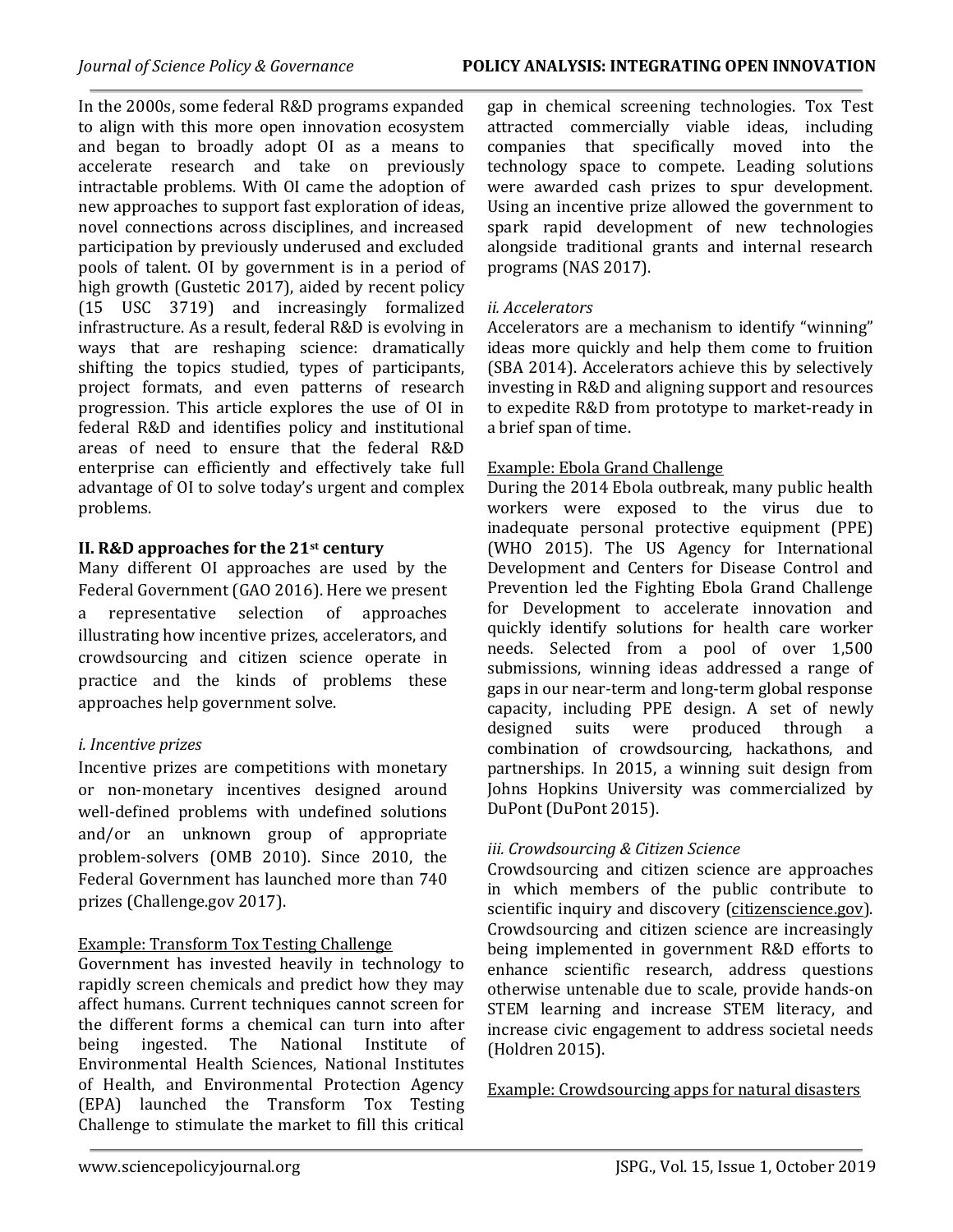New technologies allow the public to quickly share detailed observations with the US Geological Survey (USGS). USGS has developed online crowdsourcing apps that enable the public to contribute real-time, on-the-ground observations about natural disasters such as earthquakes (Did You Feel It?), landslides (Did You See It?), and volcanic eruptions (Is Ash Falling?). Sensor networks do not cover many areas of the United States, even areas prone to natural hazards, making volunteer observations and reporting a vital resource for assessing the frequency and intensity of hazards (Baum et al. 2014).

### II. Open innovation is changing outcomes and impacts of R&D

Among other advantages, OI can "lead to scientific and technological breakthroughs under unusually high time and resource constraints" (Lifshitz-Assaf 2016). In the contemporary era of constrained federal R&D funding, more researchers are turning to OI. Based on the National Science Foundation's<sup>1</sup> award database (nsf.gov/awardsearch), an increasing number of projects that incorporate OI approaches have received federal funding over the last two decades. For example, performing a keyword search on the terms "citizen science" and "public participation in science" at nsf.gov/awardsearch showed that just 23 awards were given in 2012, in contrast with 788 awards in 2018.

While different taxonomies have been proposed (Mitchell et al. 2014), OI approaches are marked by five key functions: 1) expanding the range of approaches, 2) expediting timelines, 3) rewarding outcomes, 4) broadening participation, and 5) expanding scale. Most OI projects are designed to leverage more than one function, making them simultaneously powerful and complex. Below we briefly define each function and provide examples illustrating the varied ways OI is changing what is possible in government R&D.

OI expands the range of approaches to problem solving by focusing on solutions without predetermined approaches, making the process more open to how participants solve problems.

# Example: INSTINCT Challenge

The Intelligence Advanced Research Projects Activity (IARPA) funds high-risk, high-reward research benefiting the US Intelligence Community. IARPA launched the INSTINCT <sup>2</sup> Challenge to improve predictions of whether a person would keep a promise based on their partner's neural, physiological, and behavioral signals in an experimental setting. At the time, behavioral science analytics were advancing dramatically (Fanelli and Ioannidis 2013; O'Boyle, Banks, and Gonzalez-Mulé 2017). Preliminary analyses of data collected from volunteer research participants suggested signals collected from one person might have untapped potential to predict trustworthiness in others. IARPA offered cash prizes for solutions that could improve upon existing algorithms.

While a better algorithm was valuable in and of itself, the central value of the INSTINCT Challenge came from learning more about where potential for improvement lay. The winning algorithm demonstrated untapped predictive power in some areas (e.g., heart rate, decision times) and steered researchers away from unproductive lines of inquiry. In addition to magnifying the value of data from a multi-year traditional R&D effort, lessons from INSTINCT have facilitated further IARPA incentive prizes on topics like speech recognition, 3D mapping, and fingerprint recognition. INSTINCT and other prizes have allowed IARPA to map out the state of the science before pushing forward, quickly test pilot solutions, and reach out to new groups of solvers. Across many agencies, lessons learned from an expanded range of approaches have helped calibrate goals for multi-year programmatic efforts and focused problem solving to break through barriers highlighted by broader studies (Kalil 2017).

OI expedites timelines by compressing the time between problem identification and solution development. Some OI approaches motivate participants by rewarding outcomes. Instead of selecting approaches and financing proposed research up front, the incentive structure is flipped

l

l

<sup>1</sup> NSF is the largest federal funder of non-medical research.

<sup>2</sup> INSTINCT stands for Investigating Novel Statistical Techniques for Identifying Neural Correlates of Trustworthiness.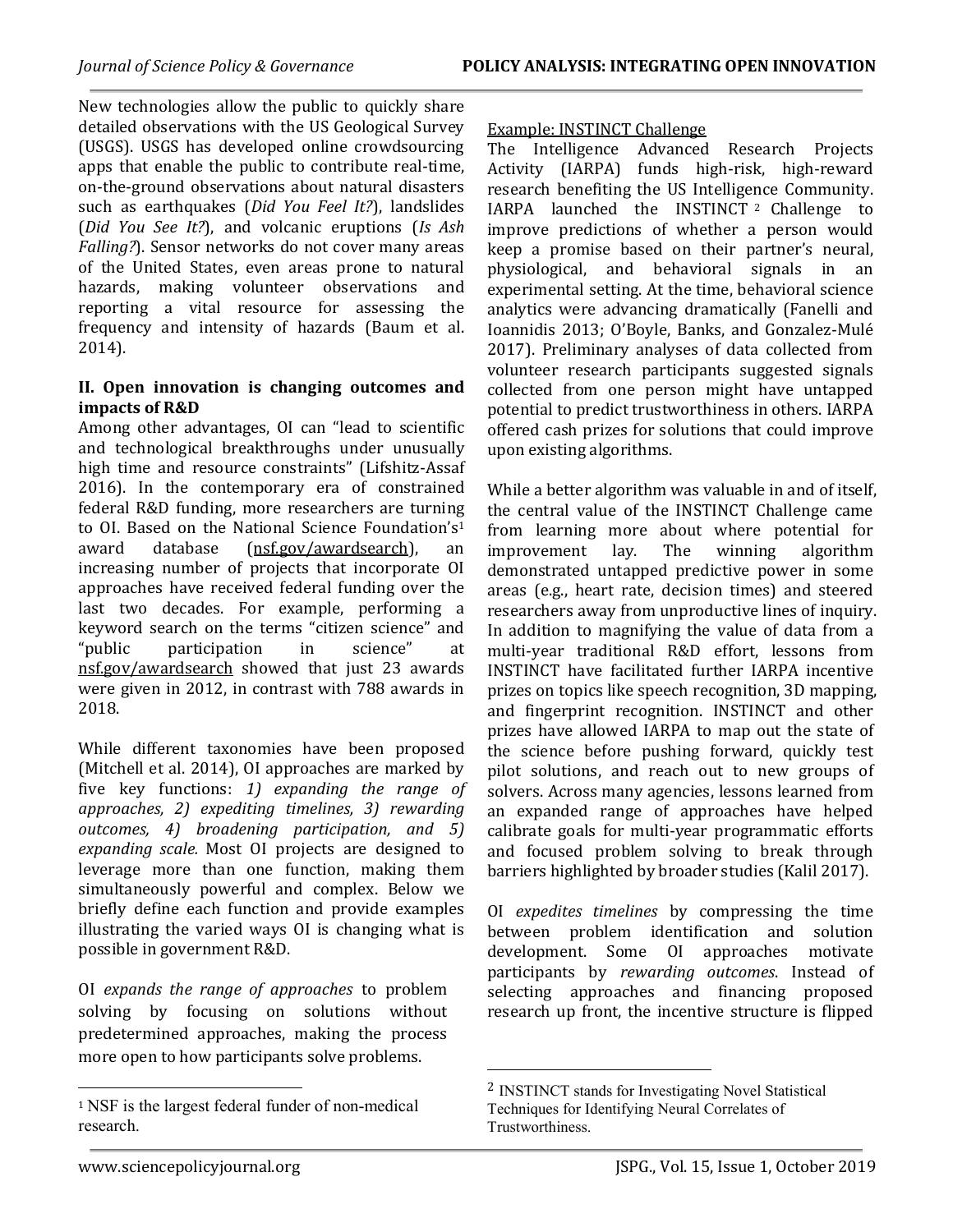and the sponsoring agency or agencies only pay for successful outcomes.

### Example: Brain on a Chip

EPA runs an accelerator called Pathfinder Innovation Projects (PIPs), which incentivizes EPA scientists to pursue transformative research outside the standard research planning structure. Projects are initially selected by external panels. Competitive performance in early work is then rewarded with additional funding to prototype and implement technologies, with a goal of shortening the time from idea to application. With more than 600 scientists applying since 2011, PIPs have become one of EPA's cornerstone innovation activities.

A project dubbed Brain on a Chip exemplifies the PIPs program. Only about 100 of the thousands of chemicals in commerce have been tested for developmental neurotoxicity because testing is prohibitively expensive and time consuming (Makris et al. 2009). PIPs accelerated a project to develop a fast, inexpensive tool to differentiate chemicals that affect brain development from those that do not. The approach used activity in neuron networks grown on microelectrode arrays. While testing in animals costs up to \$1 million per chemical (Smirnova et al. 2014), this new screening approach can be done for roughly \$500 per chemical. The PIPs program is providing the structure and incentives to quickly scale this project as an economical approach to screen large numbers of chemicals for neurotoxicity at a fraction of current costs.

OI broadens participation by soliciting perspectives from across scientific and technical disciplines, as well as from the private sector and members of the public, to increase the number, diversity, and range of expertise of people and organizations working on a problem. OI expands scale by leveraging modern networks and technologies to address questions that were previously impractical because of geographic, computational, temporal, or human scales.

#### Examples: CoCoRAHS and Zooniverse

NSF and NOAA fund3 the Community Collaborative Rain, Hail and Snow Network (CoCoRAHS) to enhance weather and climate models. Today, 20,000

volunteers across all 50 states and US territories participate in online training, then upload daily precipitation measurements. Volunteer-reported data has revealed dramatic gradients in precipitation across areas that weather station networks and models were previously unable to resolve. The US Department of Agriculture's Risk Management Agency now uses CoCoRAHS data in its crop insurance programs (PRISM 2017), while farmers have direct access to the same data in real time.

In another case, NSF funded $4a$  proposal to address the challenges of ever-growing volumes of data; this proposal led to the development of Zooniverse. Zooniverse crowdsources data processing to anyone in the world with internet access. Since 2007, Zooniverse has supported 100+ projects, a community of 1.6+ million volunteers, and 120+ peer-reviewed publications <sup>5</sup> . During the 2017 hurricane season, Zooniverse hosted satellite images of Caribbean regions hit by hurricanes. Within days of the hurricanes, people at 10,000 unique IP addresses analyzed the equivalent of what a satellite imaging expert could process in 1.5 years to map flooding, structural damage, blocked roads, and the location of people in temporary shelters in order to inform disaster relief efforts (Simmons 2017).

The four examples above demonstrate a range of ways OI has successfully operated alongside the traditional R&D model, redefined patterns of research progression, expanded participation in R&D, and changed perceptions of qualified problemsolvers to achieve new and previously untenable outcomes for government R&D. Next, we discuss some of the barriers OI faces in government.

### IV. Barriers to integrating open innovation into the federal R&D strategy

Increased experimentation and adoption of OI alongside the traditional R&D model is an important path toward enabling government to more nimbly respond to problems. However, integration of OI into federal programs has encountered significant barriers. Here we examine the influence of policy, resources, and people on the use of OI.

l

<sup>3</sup> Public grants NSF-0229723, NSF-1010888, NOAA-NA06SEC4690004, and NOAA- NA10SEC0080012.

l <sup>4</sup> Public grant NSF-0941610.

<sup>5</sup> A complete list of Zooniverse publications is maintained at https://www.zooniverse.org/about/publications.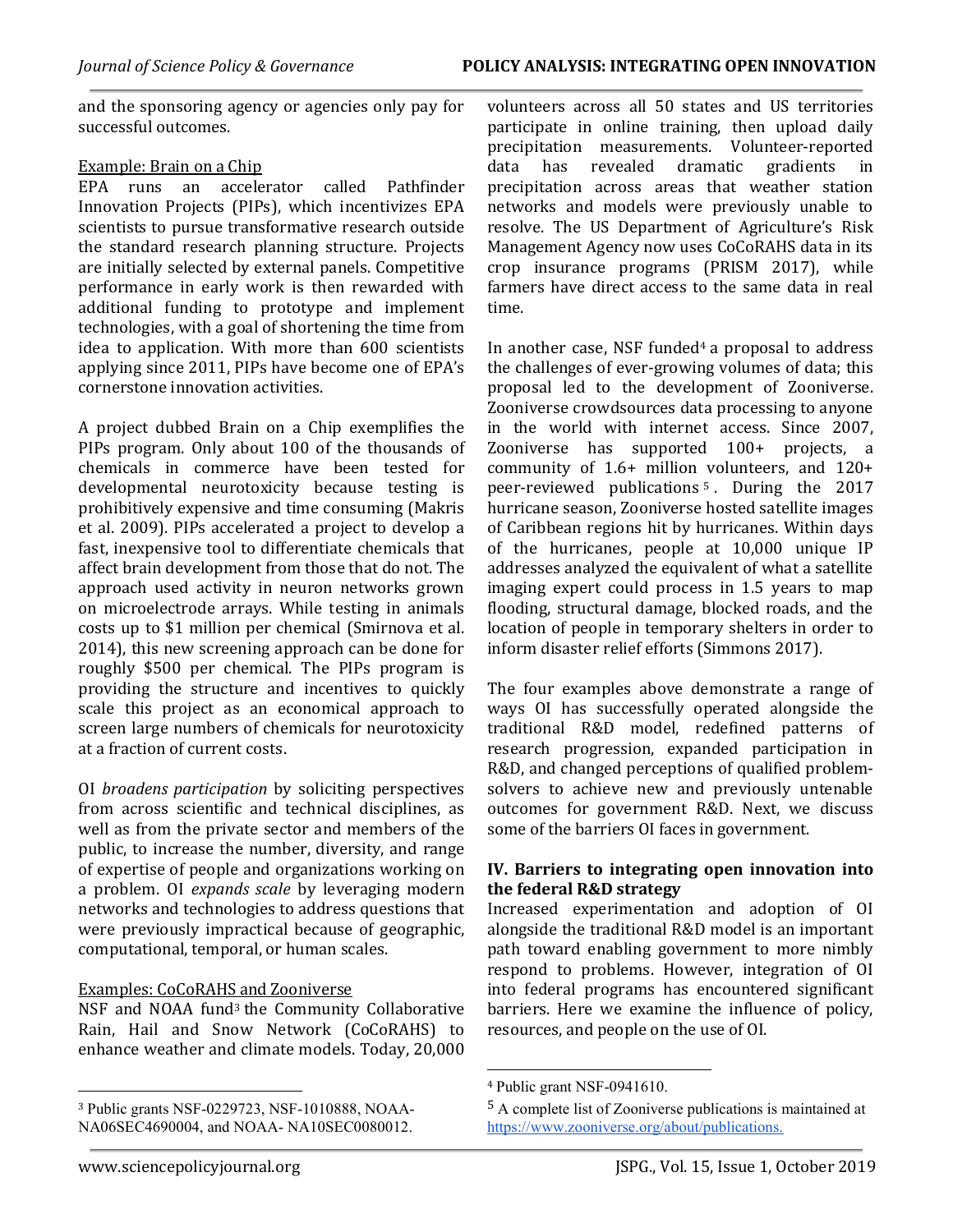# i. Policy barriers

The America COMPETES Reauthorization Act of 2010 gave federal agencies authority to use incentive prizes. In 2017, the American Innovation and Competitiveness Act granted agencies explicit authority to conduct projects involving crowdsourcing and citizen science (15 USC 3719). These enabling policies facilitate agency use of new R&D approaches and encourage OI integration into R&D strategies.

However, insufficient data on participation, demographics, impact, reach, and return-oninvestment of OI programs and projects are a barrier to well-informed implementation of OI. Better data are available for prizes than for other kinds of OI due to reporting requirements in the America COMPETES Act6. Even with requirements in place, however, there is known underreporting of prizes embedded in grants. A major obstacle to collecting and analyzing quantitative information, such as the investment in and effectiveness of OI approaches, is that OI is often one component of many in a larger project. Though this ability to combine approaches is a clear strength of OI, isolating the "OI effect" becomes difficult. Reliable measures will be essential for expanding and managing OI, as well as deciding when to use OI. We encourage the development of performance metrics, so project outcomes can begin to be tracked over time.

# ii. Institutional barriers

Federal agencies are generally not set up to manage and use OI; their lack of infrastructure can manifest as any number of barriers. As a result, OI practitioners must frequently continue to entreat for institutional support. In instances where capacity has been built—including OI programs, trainings, and workshops; online toolkits; and communities of practice designed to improve and disseminate OI methods—the adoption and effectiveness of OI tools has grown rapidly (Gustetic et al. 2015). The annual report on Implementation of Federal Prize Authority 7 has tracked the policies and

infrastructure that agencies have established since 2011 to support the use of incentive prizes. This report has helped disseminate insights about the institutional support needed to implement incentive prizes. Greater tracking and sharing of resources for all OI approaches will ease the use of these tools within a broader R&D strategy.

# iii. Human barriers

The human challenges associated with integration of OI in an R&D program can be substantial. A threeyear study of NASA scientists and engineers found OI approaches were either enthusiastically embraced or fiercely rejected, with virtually no middle ground (Lifshitz-Assaf 2016). Whether individuals belonged to the "embrace" or "reject" camp was strongly tied to perceived threats to NASA's identity as an R&D organization or to scientists' individual professional identities as expert problem-solvers. Similar struggles are playing out across the government (Mergel and Desouza 2013).

Top-down and bottom-up support is essential to the broader adoption of OI. Top-down support from senior agency leadership encourages program staff to apply OI approaches. Bottom-up participation spreads OI approaches more broadly and builds communities of practice. Communities of practice can help galvanize new strategies and directly increase the likelihood that projects will succeed (Wenger and Snyder 2000). Members typically include the project managers, staff, and agency scientists who are the "front-line" practitioners of OI. One example is the Federal Community of Practice for Crowdsourcing and Citizen Science, which connects practitioners from across agencies. Many agencies have also built internal communities focused on the application of OI to their specific missions.

Training and education are also key to the success of OI, but must be tailored to practitioner needs and to the ways in which they conceive of new approaches. To this end, we encourage periodic surveys of attitudes and requirements to help tailor training and education for an agency's broader workforce.

iv. More data are needed

l

<sup>6</sup> See https://www.challenge.gov/toolkit/resources/ for previous reports on the Implementation of Federal Prize Authority containing data on quantity and use of the COMPETES prize authority to conduct Challenges. <sup>7</sup> The Trump Administration's report is at https://www.whitehouse.gov/ostp/documents-and-reports/.

Past Administrations' reports are at

https://obamawhitehouse.archives.gov/administration/eop/ost p/nstc/docsreports.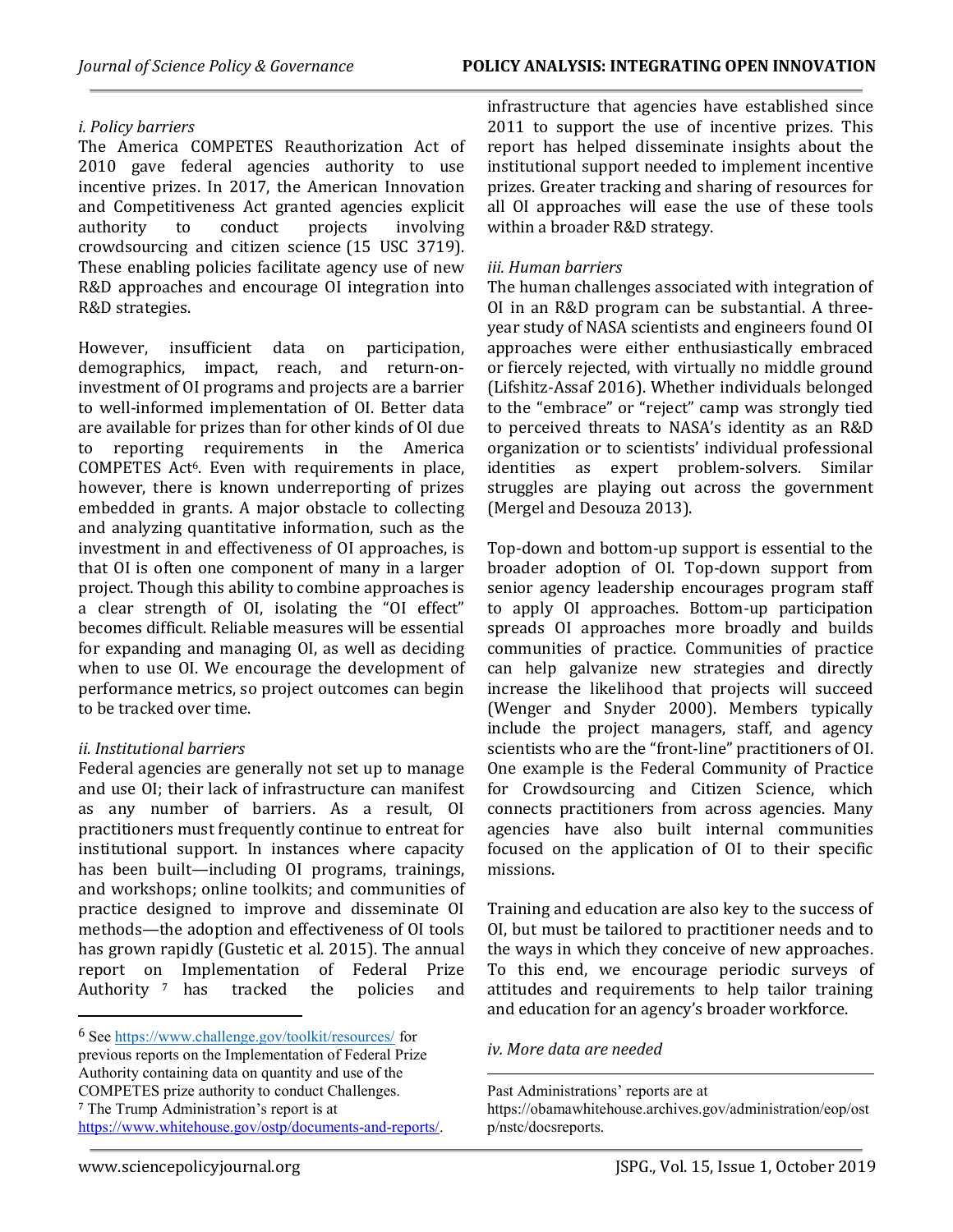As OI's integration into the federal R&D enterprise grows, government agencies need a clear framework for deciding what blend of R&D approaches can best deliver desired outcomes. In addition to policies and institutional capacity that enable OI, basic research will be vital for providing the scaffolding for this framework. Currently, NSF funds some studies that elucidate the basic social and technical processes underpinning citizen science and crowdsourcing approaches. Such studies build long-term R&D capacity in OI by exploring when, how, for whom, and for which types of research questions OI is appropriate and effective. Basic research about OI is currently happening on a project-by-project basis. Broad syntheses that can inform future policy and guidance frameworks are both increasingly necessary and increasingly possible as the field matures.

# IV. Becoming an OI practitioner

To readers wanting to adopt OI methods into federal R&D, we offer the following suggestions:

- 1) Make room for risk. Create an innovation space on your team, in your program, or at your organization that expects and accepts a degree of failure and smart risk-taking.
- 2) Read about current practice. Although much research remains to be done, ample introductory material exists (see citizenscience.gov/toolkit).
- 3) Find a mentor or join a community of practice.
- 4) Pick a starting point. Examine problem spaces in which the current paradigm could be improved—these are fertile grounds for OI.
- 5) Prepare for change. OI challenges the norms of science and how R&D organizations operate. OI challenges the boundaries of

#### References

- 15 USC 3719. America COMPETES Act 2011. USA: Pub. L. 96-480, §24, as added Pub. L. 111- 358, title I, §105(a), Jan. 4, 2011, 124 Stat. 3989.
- AAAS. 2016. National R&D by Funder. edited by USFundShare1.jpg.
- Baum, Rex L., Lynn M. Highland, Peter T. Lyttle, Jeremy M. Fee, Eric M. Martinez, and Lisa A.

what is possible and practical in R&D. And OI challenges assumptions about who is qualified to contribute to R&D.

# IV. Conclusions

Open Innovation (OI) capitalizes on today's R&D ecosystem, in which knowledge and technology are widely distributed and cross-disciplinary collaboration is the new norm. OI by government is in a period of high growth, aided by recent policy changes and increasingly formalized infrastructure. We want to stress that OI is complementary to, and not a replacement for, the traditional R&D model. This article describes a range of OI approaches used by government, provides examples of applications, and illustrates how this agile set of methods is expanding the range of outcomes and accelerating federal R&D.

We encourage practitioners to contribute lessons and research to hasten the transition of OI approaches from experimentation to mainstream. Practitioners must collect better data and metrics for quantitatively evaluating impacts and outcomes, just as they do for traditional R&D. Reliable measures will be essential for deciding when and how to use OI, as well as for designing the management of OI programs. Science policy, economic, and social science research is needed to help identify when, how, for whom, and for which types of research questions OI is appropriate and effective in the federal R&D context. Research is also needed to identify how practitioners can systematically tailor blended approaches for greater effectiveness. We encourage institutional leaders to expand support. Greater tracking and sharing of experience and infrastructure at agencies for all OI approaches will facilitate the use of these approaches within the broader federal R&D strategy.

> Wald. 2014. ""Report a Landslide" A Website to Engage the Public in Identifying Geologic Hazards." In Landslide Science for a Safer Geoenvironment: Vol.1: The International Programme on Landslides (IPL), edited by Kyoji Sassa, Paolo Canuti and Yueping Yin, 95-100. Cham: Springer International Publishing.

Challenge.gov. 2017. About Challenge.gov.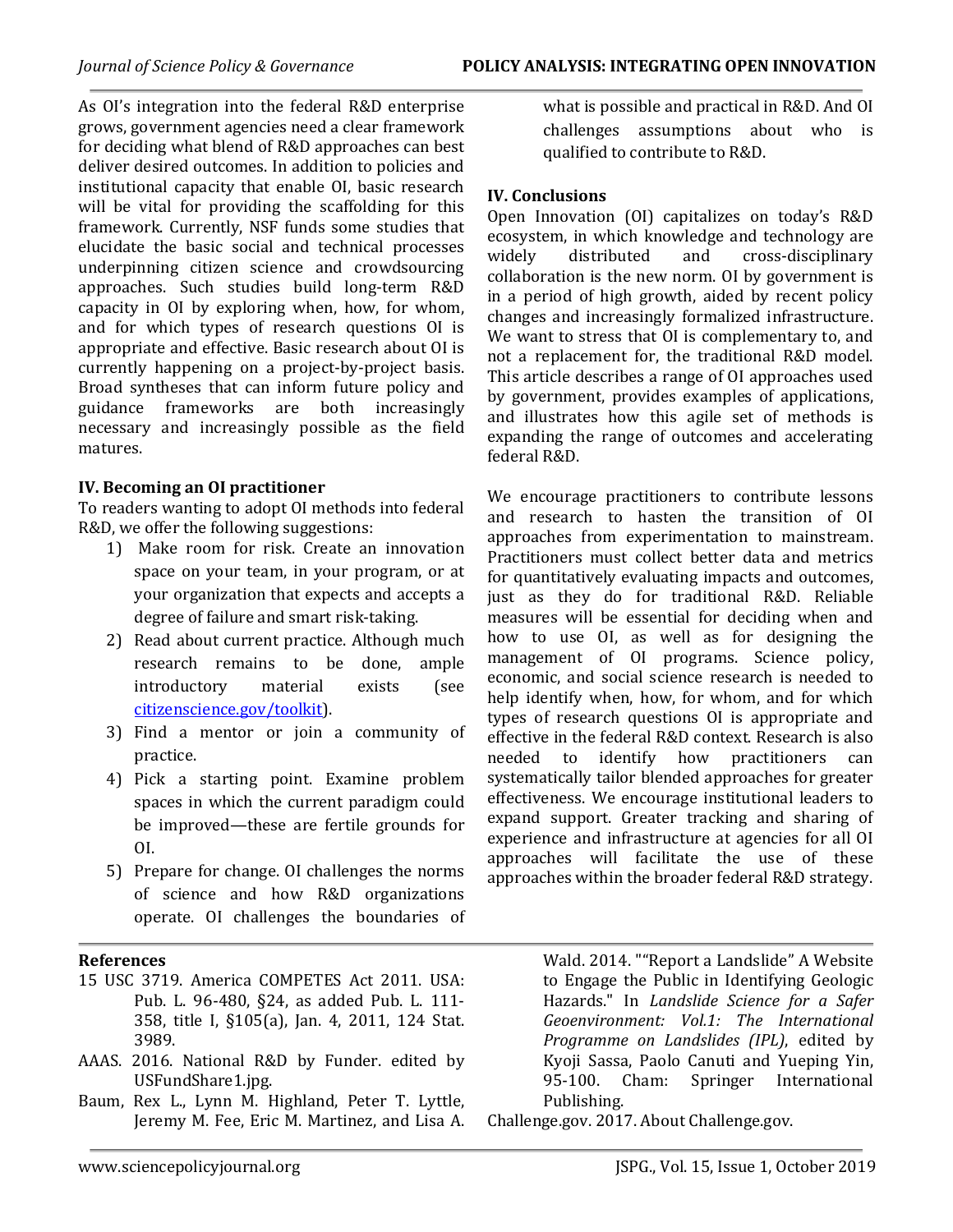- Chesbrough, Henry W. 2003. Open Innovation: The New Imperative for Creating and Profiting from Technology. Cambridge, MA: Harvard Business School Press.
- Chesbrough, Henry W. 2011. "Everything You Need to Know About Open Innovation." Forbes, March 21, 2011.
- CRS. 2017. Federal Research and Development Funding: FY2018. edited by John F. Sargent: Congressional Research Services.
- DuPont. 2015. "Johns Hopkins and DuPont Join Forces to Produce an Improved Ebola Protection Suit." DuPont, September 28, 2017. http://www.dupont.com/productsand-services/personal-protectiveequipment/chemical-protectivegarments/press-releases/dupont-johnshopkins-ebola.html.
- Fanelli, Daniele, and John P. A. Ioannidis. 2013. "US studies may overestimate effect sizes in softer research." Proceedings of the National Academy of Sciences 110 (37):15031-15036. doi: 10.1073/pnas.1302997110.
- GAO. 2016. Open Innovation: Practices to Engage Citizens and Effectively Implement Federal Initiatives. Government Accountability Office.
- Gustetic, Jennifer L. 2017. Eight Common Challenges to Scaling Innovation. Accessed March 11, 2017.
- Gustetic, Jennifer L., Jason Crusan, Steve Rader, and Sam Ortega. 2015. "Outcome-driven open innovation at NASA." Space Policy 34:11-17. doi: http://dx.doi.org/10.1016/j.spacepol.2015.0 6.002.
- Holdren, John P. 2015. Addressing Societal and Scientific Challenges through Citizen Science and Crowdsourcing. edited by OSTP.
- Kalil, Thomas. 2017. Incentive prizes deliver important results for the Nation, offer more "bang for the buck". Accessed June 8, 2017.
- Kogut, Bruce, and Anca Metiu. 2001. "Open-Source Software Development and Distributed Innovation." Oxford Review of Economic Policy 17 (2):248-264. doi: 10.1093/oxrep/17.2.248.
- Lifshitz-Assaf, Hila. 2016. Dismantling Knowledge Boundaries at NASA: From Problem Solvers to Solution Seekers. Accessed June 22, 2017. doi:10.2139.
- Makris, S. L., K. Raffaele, S. Allen, W. J. Bowers, U. Hass, E. Alleva, G. Calamandrei, L. Sheets, P. Amcoff, N. Delrue, and K. M. Crofton. 2009. "A retrospective performance assessment of the developmental neurotoxicity study in support of OECD test guideline 426." Environ Health Perspect 117 (1):17-25. doi: 10.1289/ehp.11447.
- Mergel, Ines, and Kevin C. Desouza. 2013. "Implementing Open Innovation in the Public Sector: The Case of Challenge.gov." Public Administration Review 73 (6):882-890. doi: 10.1111/puar.12141.
- Mitchell, Kwasi, Anesa Parker, Sahil Joshi, Jesse Goldhammer, and Brad Anderson. 2014. The craft of incentive prize design: Lessons from the public sector. Deloitte.
- NAS. 2017. Using 21st Century Science to Improve Risk-Related Evaluations. Washington, DC: The National Academies Press.
- O'Boyle, E.H., G.C. Banks, and E. Gonzalez-Mulé. 2017. "The Chrysalis Effect." Journal of Management 43 (2):376-399. doi: doi:10.1177/0149206314527133.
- OMB. 2010. Guidance on the Use of Challenges and Prizes to Promote Open Government. edited by Office of Management and Budget.
- PRISM. 2017. "PRISM Climate Data This Month." accessed July 24, 2017. http://www.prism.oregonstate.edu/mtd/.
- SBA. 2014. Innovation Accelerators: Defining Characteristics Among Startup Assistance Organizations. Small Business Administration.
- Sia, Samuel K, and Matthew P Owens. 2015. "Share and share alike." Nature biotechnology 33 (12):1224.
- Simmons, Brooke. 2017. "The Zooniverse Responds to the Caribbean Hurricanes of 2017." Zooniverse, September 22, 2017. https://blog.zooniverse.org/2017/09/22/th e-zooniverse-responds-to-the-caribbeanhurricanes-of-2017/.
- Singer, Peter. 2014. Federally Supported Innovations: 22 Examples of Major Technology Advances that Stem from Federal Research Support. Massachusetts Institute of Technology.
- Smirnova, Lena, Helena T Hogberg, Marcel Leist, and Thomas Hartung. 2014. "Food for Thought…: Developmental Neurotoxicity–Challenges in